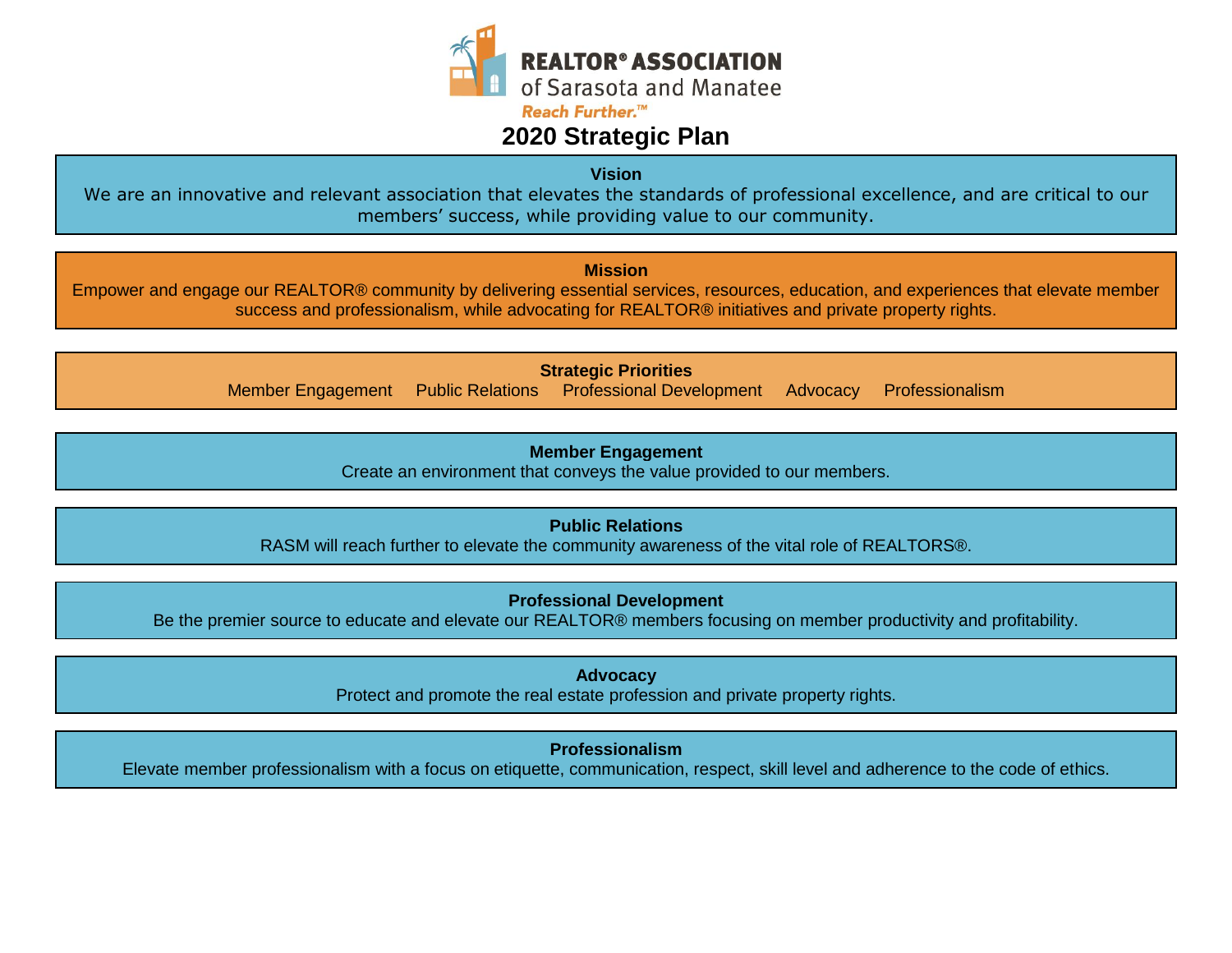#### **Member Engagement** Create an environment that conveys the value provided to our members.

| Goal 1.1 - Increase attendance and involvement by 15% percent within two years.                                                                                                                                        |                                                 |                                                  |               |
|------------------------------------------------------------------------------------------------------------------------------------------------------------------------------------------------------------------------|-------------------------------------------------|--------------------------------------------------|---------------|
| <b>Strategies</b>                                                                                                                                                                                                      | <b>Assigned to</b>                              | <b>Timeline</b>                                  | <b>Budget</b> |
| 1.1.1 - Create a baseline through data analysis and member reporting to<br>define current participation in RASM programs and events and to identify<br>unengaged members in order to improve communication strategies. | Staff                                           | Quarter 2                                        |               |
| 1.1.2 - Sunset MLS Express to provide better utilization of time and resources.<br>Allow for future evaluation of alternative programs.                                                                                | Board of Directors                              | Quarter 4 '19 &<br>Q 1 2020                      |               |
| 1.1.3 - Conduct bi-annual Member Satisfaction Survey to determine the types<br>of programming members need and want. (see 1.2.4 and 1.3.3)                                                                             | Communications<br>Dept./Mckenna Design<br>Group | Quarter 2                                        |               |
| 1.1.4 - Investigate to identify the best resource to develop and implement a<br>RASM app to simplify communication and registration of classes.                                                                        | <b>Staff</b>                                    | Investigate by<br>Quarter 1 &<br>Implement by Q3 |               |

| Goal 1.2 - Increase awareness of RASM resources and member services.                                                                          |                                           |                 |               |
|-----------------------------------------------------------------------------------------------------------------------------------------------|-------------------------------------------|-----------------|---------------|
| <b>Strategies</b>                                                                                                                             | <b>Assigned to</b>                        | <b>Timeline</b> | <b>Budget</b> |
| 1.2.1 - Develop "Reach Further" member-focused campaign to launch the new<br>RASM tagline.                                                    | RASM Staff/McKenna<br>Design Group        | Quarter 1       |               |
| 1.2.2 - Conduct the bi-annual Member Satisfaction Survey to determine<br>communications preferences and segmenting strategies.                | <b>RASM Staff/McKenna</b><br>Design Group | Quarter 1       |               |
| 1.2.3 - Create a New Member first-year interaction plan to define all touch<br>points of engagement with new members.                         | Staff                                     | Quarter 2       |               |
| 1.2.4 - Enhance segmentation in member database to produce marketing<br>strategies that align with individualized member segments.            | <b>Staff</b>                              | Quarter 2       |               |
| 1.2.5 - Investigate alternative methods of communication to increase traffic to<br>myrasm.com, i.e. text, video, social channels, mail, etc.) | <b>Staff</b>                              | By Q3           |               |
| 1.2.6 - Increase the effectiveness of the Ambassador Program to encourage                                                                     | Member Engagement                         | Ongoing         |               |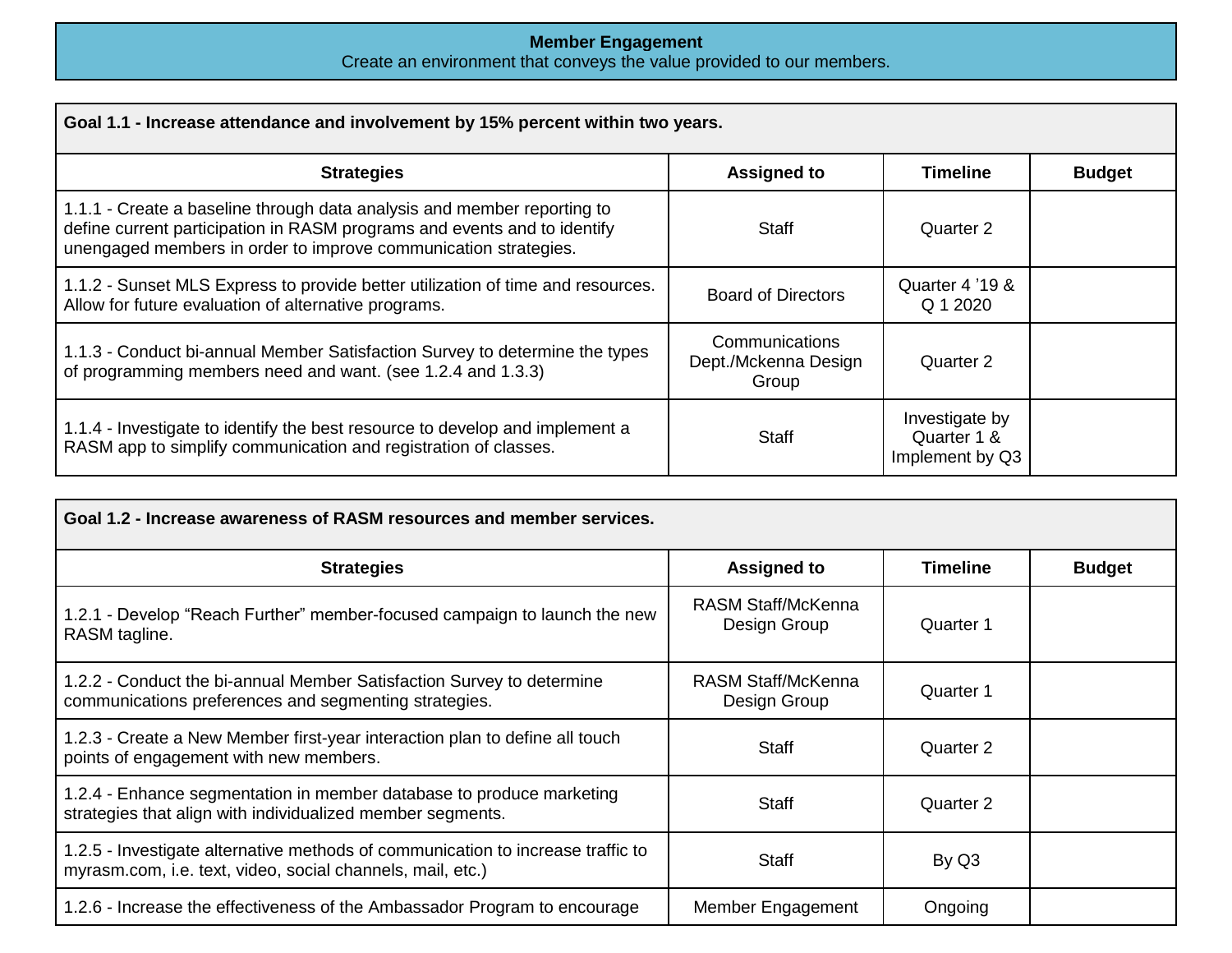| offices and brokers to engage with RASM. | :nmmitter |  |  |
|------------------------------------------|-----------|--|--|
|------------------------------------------|-----------|--|--|

| Goal 1.3 - Provide member benefits and resources to address the needs of members.                                                           |                    |                 |               |
|---------------------------------------------------------------------------------------------------------------------------------------------|--------------------|-----------------|---------------|
| <b>Strategies</b>                                                                                                                           | <b>Assigned to</b> | <b>Timeline</b> | <b>Budget</b> |
| 1.3.1 - Implement a video production studio at RASM South and investigate<br>how it could become a member-utilized resource.                | Staff              | By Quarter 2    |               |
| 1.3.2 - Create a library of licensed photography and music for members use.                                                                 | <b>Staff</b>       | Q <sub>2</sub>  |               |
| 1.3.3 - Use bi-annual member survey and/or focus groups to determine benefit                                                                | <b>Staff</b>       | Quarter 2       |               |
| needs of members.                                                                                                                           |                    | Q <sub>2</sub>  |               |
| 1.3.4 - Investigate hiring staff person for Video Studio, to include taking<br>member head shot photos and managing photo and music library | <b>CEO</b>         | Q <sub>2</sub>  |               |

### **Public Relations**

RASM will 'Reach Further' to elevate the community awareness of the vital role of REALTORS®.

| Goal 2.1 - Continue to position RASM and its members as the primary and trusted source for real estate information. |                                          |                 |               |
|---------------------------------------------------------------------------------------------------------------------|------------------------------------------|-----------------|---------------|
| <b>Strategies</b>                                                                                                   | <b>Assigned to</b>                       | <b>Timeline</b> | <b>Budget</b> |
| 2.1.1 - Host public events to educate the community.                                                                | <b>Community Outreach</b><br>Committee   | On-going        |               |
| 2.1.2 - Promote "Homeownership for All" license plates.                                                             | Staff – Member<br><b>Engagement Comm</b> | Monthly         |               |
| 2.1.3 - Create press releases to promote members and RASM's good deeds<br>and service to community.                 | <b>Staff</b>                             | Monthly         |               |
| 2.1.4 - Create press releases for industry-specific news using research reports<br>and local market data.           | Staff                                    | Monthly         |               |
| 2.1.5 - Create press releases to share advocacy issues related to<br>homeownership and the community.               | <b>Staff</b>                             | As needed       |               |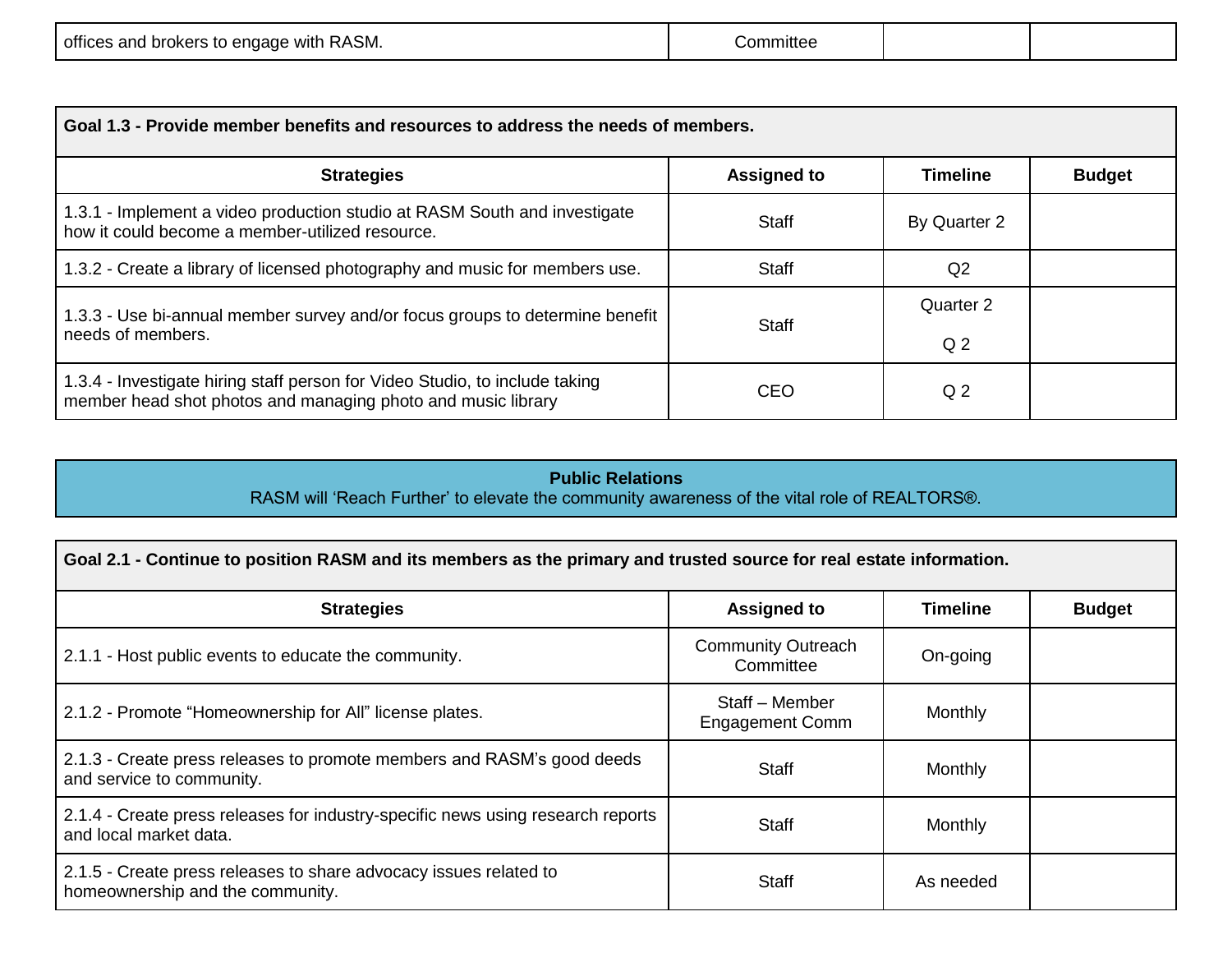| 2.1.6 - Facilitate a "President's Column" with local media outlets.                                             | <b>Staff</b>                  |           |  |
|-----------------------------------------------------------------------------------------------------------------|-------------------------------|-----------|--|
| 2.1.7 – Utilize agency support to develop a consumer facing PR campaign.                                        | Staff/McKenna Design<br>Group | Quarter 2 |  |
| 2.1.8 - Create a Humanitarian Award to be given quarterly, published locally,<br>using "That's Who We R" theme. | Community<br>Outreach/Staff   | Quarterly |  |

### **Professional Development**

Be the premier source to educate and elevate our REALTOR® members focusing on member productivity and profitability.

| Goal 3.1 - Create opportunities for members to elevate their productivity, profitability, and success.          |                                              |                         |               |
|-----------------------------------------------------------------------------------------------------------------|----------------------------------------------|-------------------------|---------------|
| <b>Strategies</b>                                                                                               | <b>Assigned to</b>                           | <b>Timeline</b>         | <b>Budget</b> |
| 3.1.1 - Host a designation and certification fair.                                                              | Professional<br>Development Committee        | Quarter 1               |               |
| 3.1.2 - Develop a database library of educational videos for RASM members.                                      | <b>Staff</b>                                 | By Quarter 2            |               |
| 3.1.3 - Create a leadership mentorship program within the Leadership Institute.                                 | Leadership Institute<br>Committee            | <b>Prior to Quarter</b> |               |
| 3.1.4 - Create four panels using local legends or various topics, i.e. top<br>producers and luxury real estate. | Professional<br><b>Development Committee</b> | Quarterly               |               |

| Goal 3.2 - Offer education opportunities for our members to uphold the highest level of professionalism and customer service. |                                              |                   |               |
|-------------------------------------------------------------------------------------------------------------------------------|----------------------------------------------|-------------------|---------------|
| <b>Strategies</b>                                                                                                             | <b>Assigned to</b>                           | <b>Timeline</b>   | <b>Budget</b> |
| 3.2.1 - Offer NAR Designation classes to RASM members for the royalty fee<br>only.                                            | <b>Staff</b>                                 | $Q1 - Q4$         |               |
| 3.2.2 - Create and Offer entry level focused broker classes.                                                                  | Professional<br>Development Committee        | Quarter 2         |               |
| 3.2.3 – Establish and operate a RASM pre-licensing school.                                                                    | <b>Staff</b>                                 | By Quarter 3      |               |
| 3.2.4 - Develop two local designation courses; waterfront and new<br>construction; and implement courses.                     | Professional<br><b>Development Committee</b> | $Q1/2$ and $Q3/4$ |               |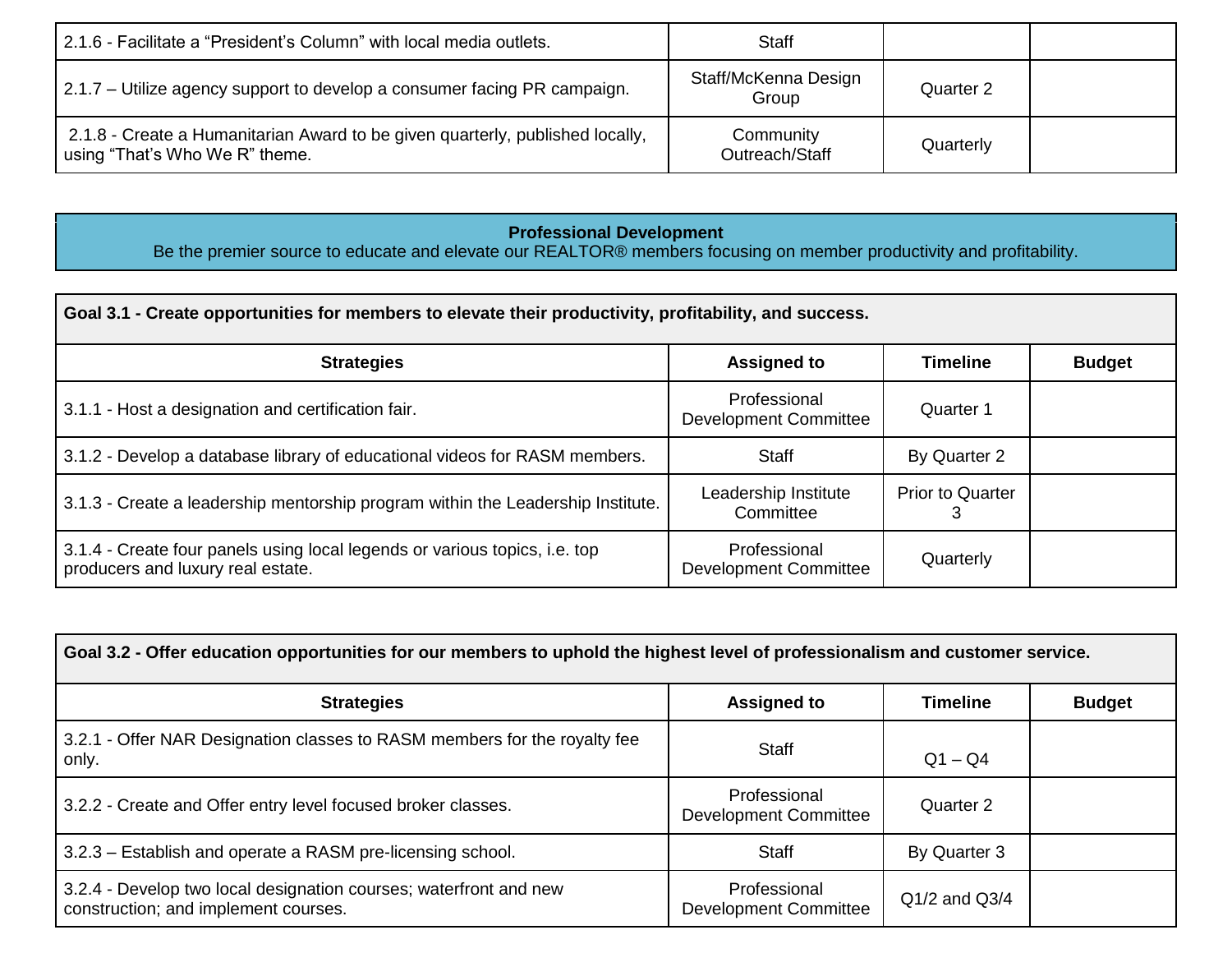| 3.2.5 - Create a multi-track education event coupled with the Annual Meeting. | <b>Staff</b> | Quarter 3 |  |
|-------------------------------------------------------------------------------|--------------|-----------|--|
| 3.2.6 - Offer brokers CRB training at no cost except for royalty fee.         | <b>Staff</b> | Ongoing   |  |

**Advocacy** Protect and promote the real estate profession and private property rights.

| Goal 4.1 - Educate and communicate RASM's position on issues and candidates to members and the public.                                                                                                                        |                                              |                 |               |
|-------------------------------------------------------------------------------------------------------------------------------------------------------------------------------------------------------------------------------|----------------------------------------------|-----------------|---------------|
| <b>Strategies</b>                                                                                                                                                                                                             | <b>Assigned to</b>                           | <b>Timeline</b> | <b>Budget</b> |
| 4.1.1 - Promote the benefits and the "why" of investing in RPAC through print,<br>video, new member orientation, etc.                                                                                                         | <b>RPAC Fundraising</b><br>Committee/Staff   | Ongoing         |               |
| 4.1.2 - Bring elected officials and decision-makers into RASM (local and state)<br>two times per year, four times total. Do Pancakes & Politics 1 time Post<br>(Winter) and 1 Time Pre (Fall) the state legislative sessions. | <b>Public Policy Committee</b>               | $Q1-Q4$         |               |
| 4.1.3 - Increase member involvement in the political process: get out to vote,<br>attend local government meetings, involvement in the public policy committee.                                                               | <b>Government Affairs</b><br><b>Director</b> | Ongoing         |               |
| 4.1.4 - Consumer campaign on what REALTORS® do for the community, ex.<br>How our advocacy efforts benefit the consumer.                                                                                                       | <b>Staff</b>                                 | Quarter 2-3     |               |
| 4.1.5 - Promote annual trips to D.C. and GARD.                                                                                                                                                                                | <b>Staff</b>                                 | Q1 and Q2       |               |
| 4.1.6 - Explore event coordinator position for RASM for use with major events.                                                                                                                                                | <b>CEO</b>                                   | Quarter 1       |               |
| 4.1.7 - Utilize member data to better target members for advocacy issues.                                                                                                                                                     | <b>Staff</b>                                 | Ongoing         |               |
| 4.1.8 - Continue to elevate awareness of the REALTOR® Party as a<br>nonpartisan voice of the real estate industry and profession.                                                                                             | <b>RPAC Fundraising</b><br>Committee         | Ongoing         |               |

| Goal 4.2 - Continue to build relationships with influential people and organizations.                                                                 |                                       |                         |               |
|-------------------------------------------------------------------------------------------------------------------------------------------------------|---------------------------------------|-------------------------|---------------|
| <b>Strategies</b>                                                                                                                                     | <b>Assigned to</b>                    | <b>Timeline</b>         | <b>Budget</b> |
| 4.2.1 - Promote Key Contacts (state and local) and the work they do on behalf<br>of the membership and the public. Continue to hold them accountable. | <b>Government Affairs</b><br>Director | Quarter 1               |               |
| 4.2.2 – Explore developing a RASM local Key Contact Program.                                                                                          | <b>Public Policy Committee</b>        | <b>Prior to Quarter</b> |               |